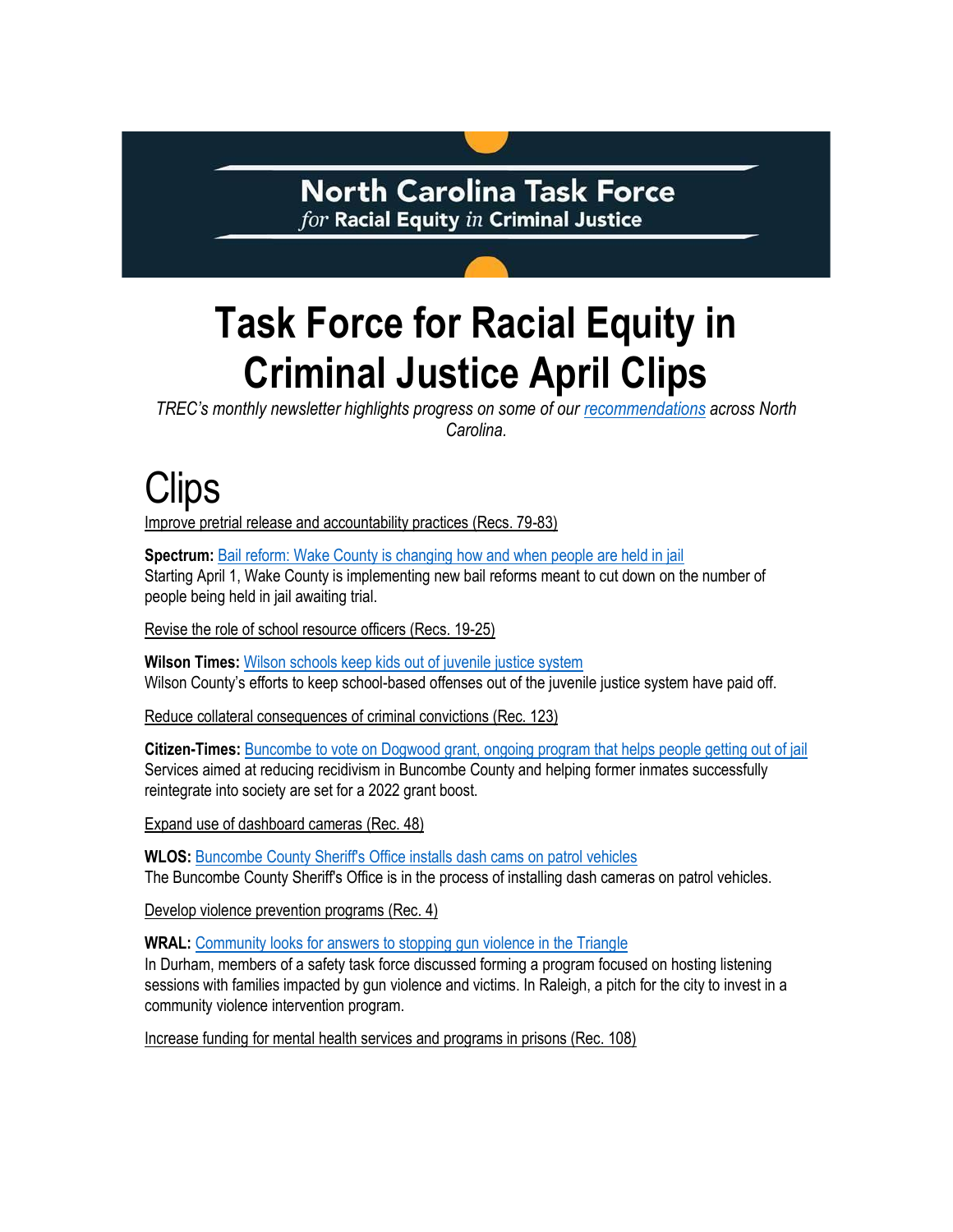#### **Hickory Daily Record:** [Catawba County jail looks to increase mental health services](https://hickoryrecord.com/news/local/catawba-county-jail-looks-to-increase-mental-health-services/article_a2bc17ba-b99f-11ec-a35d-3b47a4562091.html)

The Catawba County jail is adding mental health services to meet the growing need for diagnosis and treatment for inmates.

#### Enhance prison personnel (Rec. 107)

**Citizen-Times:** [After 125% turnover in 2021, Buncombe approves hourly wage raise for jail staff](https://www.citizen-times.com/story/news/2022/04/19/buncombe-county-approves-detention-center-staff-hourly-wage-increase/7372495001/)

After reports from Buncombe County Sheriff's Office that it experienced 125% turnover of detention center staff since the beginning of 2021, commissioners April 19 approved a measure to raise detention pay by \$3 per hour, an annual and permanent cost of \$864,083.

Prioritize traffic stops that improve traffic safety (Rec. 13)

### **New York Times Daily Podcast:** [A Push for Traffic Stop Reform](https://www.nytimes.com/2022/04/25/podcasts/the-daily/police-traffic-stops.html)

We look at the different efforts across the country to rethink the stops and at the pushback from opponents who say that restrictions on the practice could keep more guns and criminals on the streets.

Change entry by force statute (Rec. 26)

### **Washington Post:** [Broken Doors Podcast](https://www.washingtonpost.com/podcasts/interactive/2022/broken-doors/?itid=lk_inline_enhanced-template)

Hosted by Jenn Abelson and Nicole Dungca, "Broken Doors" is a six-part investigative podcast about how no-knock warrants are deployed in the American justice system — and what happens when accountability is flawed at every level.

**Citizen Times:** [Buncombe sheriff candidates speak on Miller's new ban on no-knock warrants](https://www.citizen-times.com/story/news/2022/04/26/buncombe-county-sheriff-bans-no-knock-warrants/7451502001/) Buncombe County Sheriff's Office has updated its policy handbook to ban no-knock warrants.

Study the effects of officers' physical and mental health on job performance (Rec. 60)

**WCNC-CLT:** [North Carolina attorney general adds support to Public Safety Officer Support Act of 2022](https://www.wcnc.com/article/news/health/north-carolina-josh-stein-attorney-general-public-safety-officer-mental-health-ptsd/275-f08530d5-a89e-493a-bb12-62520ddd87b5) First responders are 25.6 times more likely to develop PTSD, according to North Carolina Attorney General Josh Stein's office.

Establish and fund restorative justice programs (Rec. 61)

**NC Policy Watch:** [Criminal justice leaders tout the benefits of 'restorative justice' at NCCU forum](https://ncpolicywatch.com/2022/04/26/criminal-justice-leaders-tout-the-benefits-of-restorative-justice-at-nccu-forum/)  Durham police chief, sheriff, and D.A. agree that county's practices and experience can be a model for systemic reform

Expand voting rights (Rec. 119)

**Center Square:** [North Carolina lawmakers want full appeals court to reconsider felon voting order](https://www.thecentersquare.com/north_carolina/north-carolina-lawmakers-want-full-appeals-court-to-reconsider-felon-voting-order/article_c1fb498a-c7e0-11ec-8d87-67c04870bba4.html) Republicans in the General Assembly are requesting a hearing by the full 15-member North Carolina Court of Appeals to reconsider an order allowing felons to vote in November.

## Grant Opportunities

### **National Institute of Justice**

With this solicitation, NIJ seeks proposals for rigorous research and evaluation projects examining the impact of court and other criminal justice tools, practices, and policies on the administration of justice and public safety in state, local, and tribal jurisdictions. The two research priorities for this FY2022 solicitation are: Diversion for persons who experience mental health issues. Restorative justice strategies. Link to additional information:<https://www.grants.gov/web/grants/view-opportunity.html?oppId=338934>